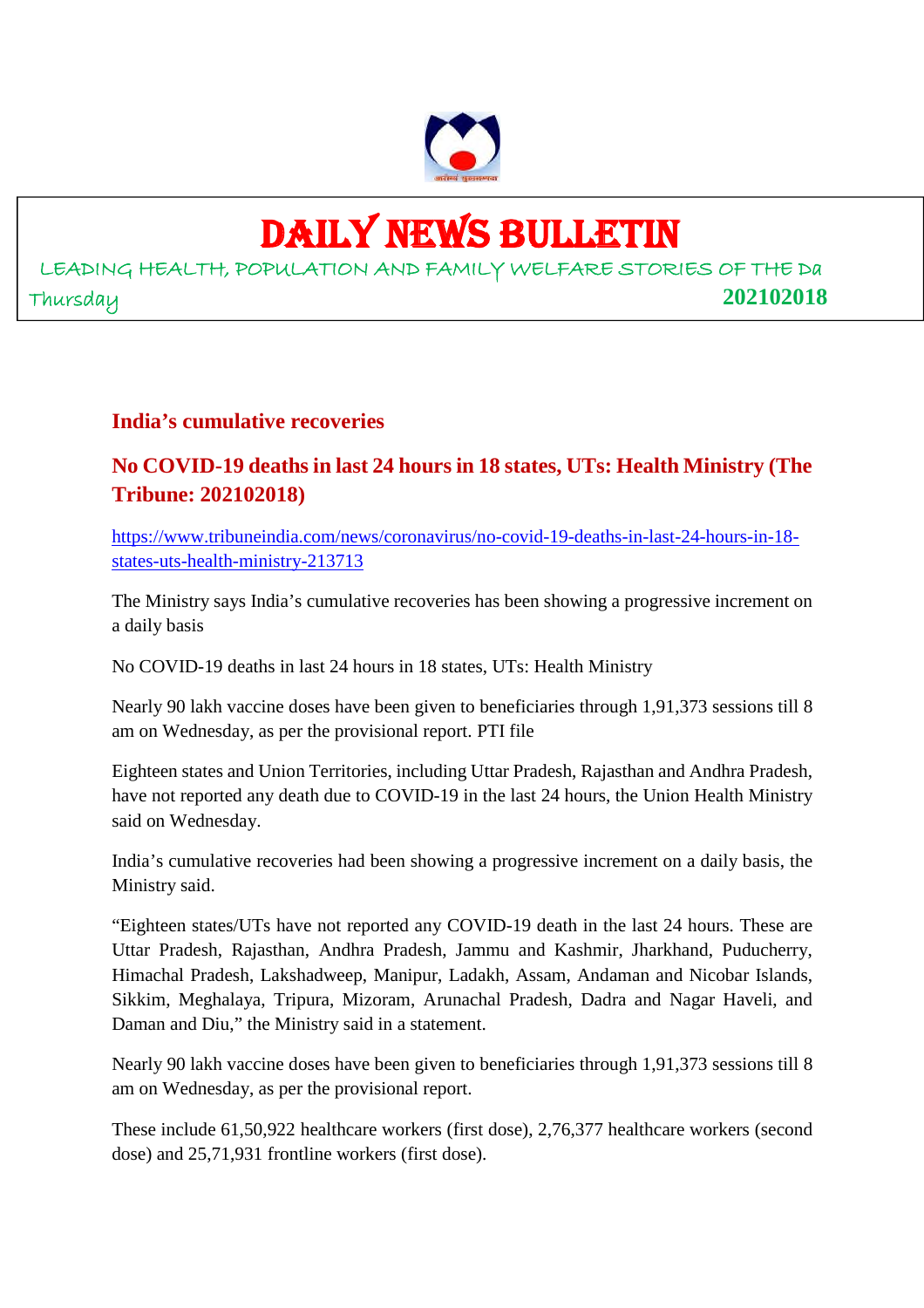A total of 36 cases of hospitalisation and 29 cases of deaths were reported among those who have been vaccinated till 4 pm on February 16, the Ministry said.

Out of 36 cases of hospitalisation, 22 were discharged after treatment.

"Two are still under treatment and 12 cases (people) died. Out of the 29 deaths, 17 are outside hospital whereas 12 deaths are in hospital," it said.

The Ministry said no case of serious or severe AEFI (adverse event following immunisation) or death was attributable to vaccination to date.

The administration of second dose of COVID-19 vaccination started on February 13 for the beneficiaries who had completed 28 days after receipt of the first dose.

As on day 32 (February 16) of the vaccination drive, a total of 2,76,943 doses were given across 7,001 sessions.

"Out of which, 1,60,691 beneficiaries were vaccinated for the first dose and 1,16,252 HCWs received the second dose of vaccine," it said.

"Eight states account for 57.8 per cent of the total vaccine doses administered in India. Uttar Pradesh alone accounts for 10.4 per cent (9,34,962)," it said.

### **National Covid cases**

### **National Covid cases fall below 10,000 for fourth time in February (The Tribune: 202102018)**

https://www.tribuneindia.com/news/coronavirus/national-covid-cases-fall-below-10-000-forfourth-time-in-february-213163

Fresh fatalities remain below 100 for tenth time this month

National Covid cases fall below 10,000 for fourth time in February

Photo for representation purposes. PTI file

The daily new infections fell below 10,000 for the fourth time this month taking India's tally of Covid cases to 1,09,25,710, while fresh fatalities remained below 100 for the tenth time this month, according to Union health ministry data updated on Tuesday.

A total of 9,121 new cases were reported in a day, while the death toll increased to 1,55,813 with 81 new fatalities, the data updated at 8 am showed.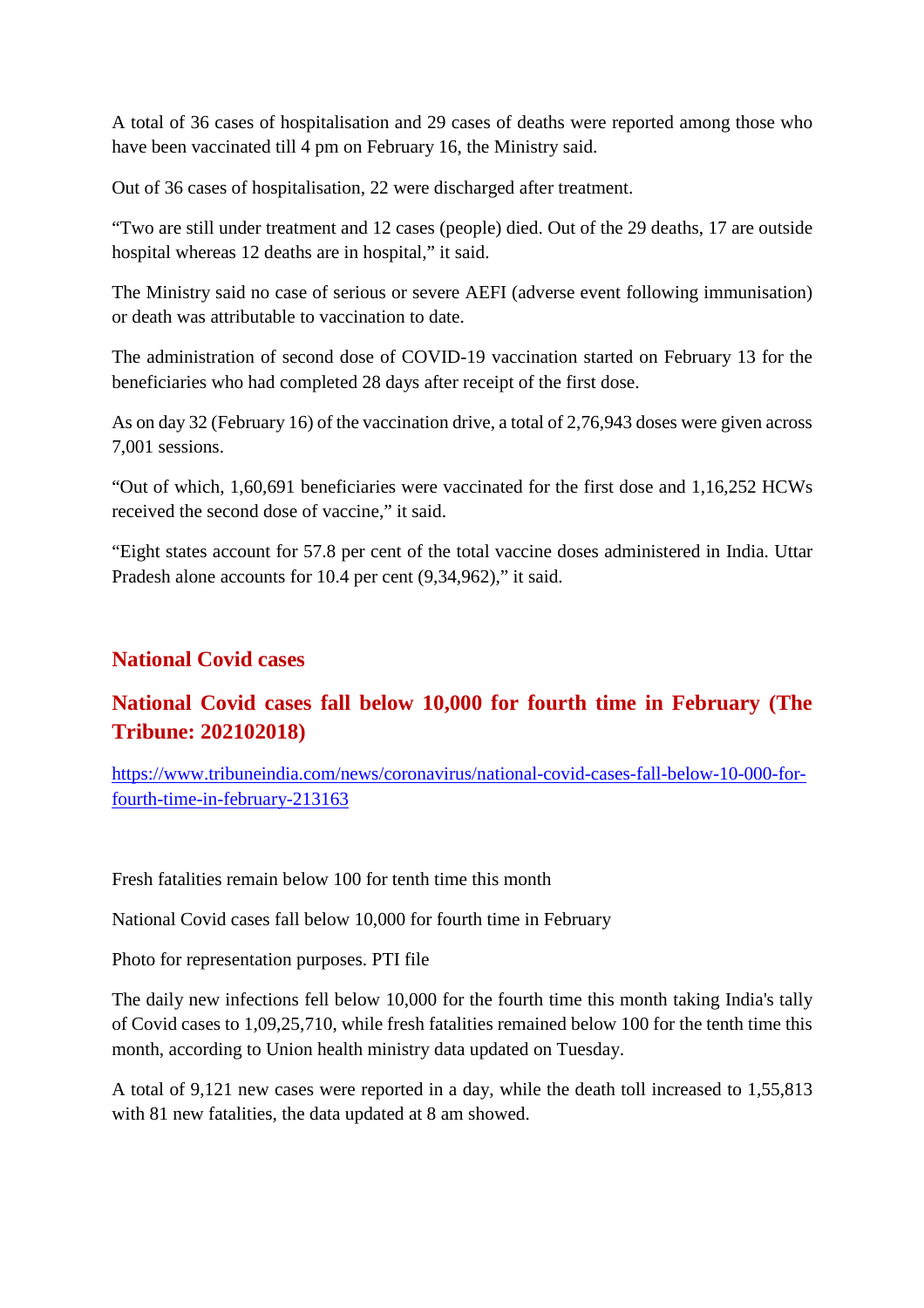The number of people who have recuperated from the disease surged to 1,06,33, 025 which translates to a national Covid recovery rate of 97.32 per cent, while the Covid case fatality rate stands at 1.43 per cent.

The Covid active caseload remained below 1.5 lakh.

There are 1,36,872 active coronavirus infections in the country which comprise 1.25 per cent of the total caseload, the data stated.

According to ICMR, 20,73,32,298 samples have been tested up to February 15 with 6,15,664 samples being tested on Monday.

The 81 new fatalities include 23 from Maharashtra, 13 from Kerala and 10 from Punjab.

A total of 1,55,813 deaths have been reported so far in the country, including 51,552 from Maharashtra, followed by 12,425 from Tamil Nadu, 12,267 from Karnataka, 10,893 from Delhi, 10,233 from West Bengal, 8,704 from Uttar Pradesh and 7,163 from Andhra Pradesh. PTI

### **Covid Cases (The Asian Age: 202102018)**

http://onlineepaper.asianage.com/articledetailpage.aspx?id=15416367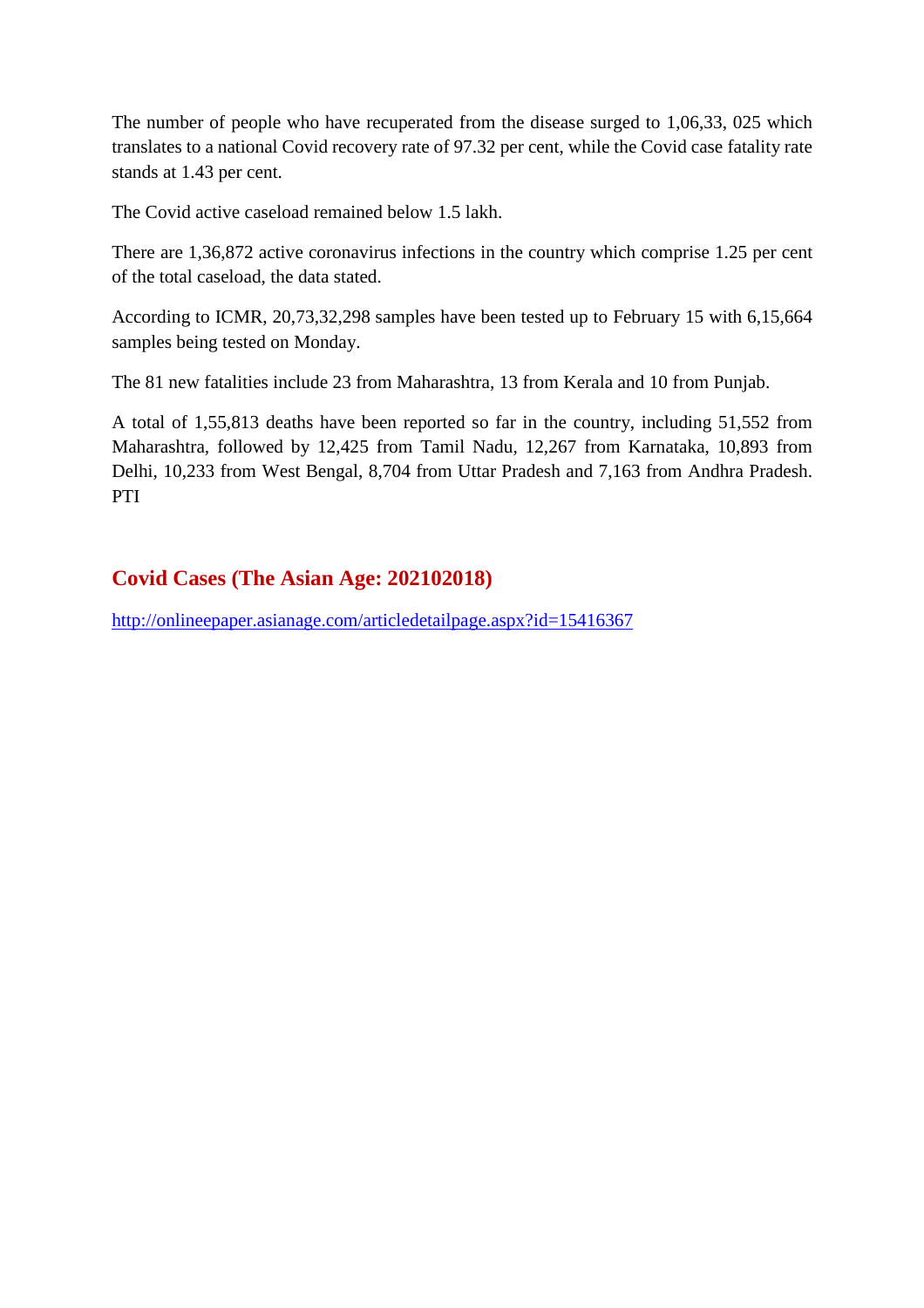## No Covid deaths reported in 18 states, 11K new cases

#### **AGE CORRESPONDENT** NEW DELHI, FEB. 17

As active cases of novel coronavirus continue to be on a decline, no deaths were reported in 18 States and Union territories in the last 24 hours. On the other hand, recoveries continue to be the rise and cumulative recoveries have now reached 1.06 crore.

In the last 24 hours 11,610 fresh cases and 100 deaths were reported. High number of cases continue to be reported from Kerala and Maharashtra.

Maharashtra chief minister Uddhav Thackeray warned of imposing fresh lockdown measures if Covid appropriate behavior was not followed. He has directed local bodies to take punitive action

### India to 'gift' 2 lakh vaccine doses for UN Peacekeepers

**AGE CORRESPONDENT** NEW DELHI, FEB. 17

India on Wednesday announced a "gift" of two lakh India-manufactured Covid vaccine doses for UN Peacekeepers, even as external affairs minister S. Jaishankar on Wednesday appealed<br>to the international community through the UN to stop "vaccine nation-

against people and establishments found violating Covid norms and standard operating procedures.

alism" and rather "actively encourage internationalism". Stating that<br>"hoarding superfluous<br>doses will defeat our efforts towards attaining collective health security", he also pointed to<br>the need to "stop disin-<br>formation campaigns taking advantage of this pandemic to advance their nefarious objectives and activities".

carefree. It is for the people to decide if they want a lockdown or want to continue living with the small restrictions like "People have become now," said Mr Thackeray.

#### Vaccine (The Asian Age: 202102018)

http://onlineepaper.asianage.com/articledetailpage.aspx?id=15415398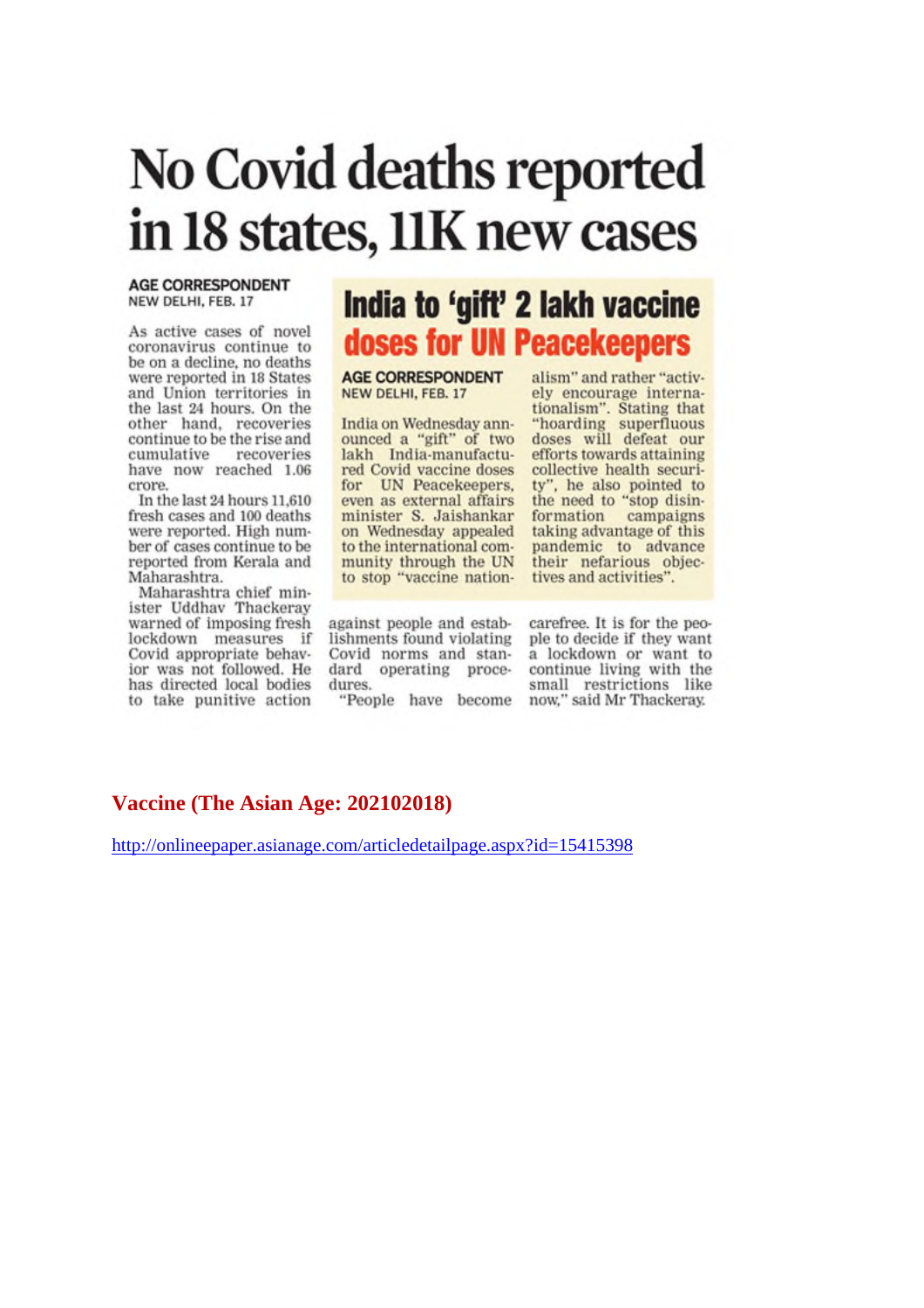## 'Vaccine passports': Key to safe travels is flawed



tranded in London because of the Covid-19 pandemic-relattravel  $\alpha$ restrictions, I cannot but welcome any innovation that might facilitate my return to India. But having grown up in Kolkata, I am also acutely aware of the self-defeating flaw from which the proposal<br>for what are called "vaccine passports" suffers.

Even in the 1960s an Indian going abroad had to be armed with a little booklet certifying that he or she had been vaccinated against yellow fever and (I think) the<br>plague. No traveller from Kolkata that I<br>knew of ever suffered the needle - a small payment, perhaps ten or fifteen rupees, to the<br>travel agent produced the booklet with a convincing array of officiallooking seals.

Kolkata cannot have been unique among Indian cities. In fact, an American diplomat once told me that no matter what ingenious devices were introduced by the state department in US visas, Indian forgers<br>were always a step ahead. No one recommends illegal travel, but as the floods of refugees from West Asia and<br>across the Mediterranean confirm, travel is often essential for survival. Nor was Mark Twain's observation that "travel is fatal to prejudice, bigotry and narrow-mindedness' only for the rich.

The summer holidays are a sacred ritual for most British people, and<br>the Prime Minister, Boris Johnson, is under intense pressure to<br>allow his fellow citizens to go abroad later this year. The assertion by Matt Hancock. his Cabinet colleague who is no plans to issue "vaccine passports" because "going on holiday is illegal in this lockdown" has not gone down very well.

People are piqued by the mounting evidence that the sleight of hand that was once practised by Indians is common among others too. Under universal lockdown rules, all travellers need to have proof of that they have tested negative for Covid-19 within three days of departure. If, for instance, Air India had not suspended its direct London to Kolkata<br>flight, I would have to take the test in London and the result would be emailed, printed or sent as a text message both to the airline and to the authorities in Kolkata.

This is where things<br>are said to be going<br>wrong, with thousands of passengers entering Britain every week with fake negative Covid-19 test certificates. "We're catching up to 1,000 passengers every day with a<br>fake certificate" says fake certificate" says<br>Lucy Moreton of the British immigration service. "But that's just the tip of the iceberg. There is no international standard." Certificates are not standardised. "Each country - and within that, each company produces something different," Ms Moreton<br>adds. "There is no way to know which are real and which are not.

What makes matters worse is that over 40 per cent of British voters accuse the government of lying about the pandemic. They think it is a coverup and a conspiracy involving politicians, scientists and journalists, and certainly not<br>sufficient reason for forbidding foreign travel.

Nadhim Zahawi, Mr Iraqi-born Johnson's

tional certificate is currently being discussed. but insists that any such document will not be called a "vaccine pass-<br>port". Whatever the<br>name, it has always been clear that the vaccinated will be given documentary proof of immunisation. The leaflet asking me to report for my first jab had pictures of the Covid-19 vaccination card with instructions to "keep [it] safe".

Newspapers recently carried pictures of<br>President Nicos Anast-- of asiades of Cyprus with his vaccination certificate. Another enthusiast, Greek Prime Minister Kyriakos Mitsotakis, signed a deal with Israel on February 8 for the mutual recognition of vaccination certificates to facilitate travel between the two countries. Spain, Kosovo, Iceland, Denmark and Portugal are among the favourably other inclined countries. A Europe-wide vaccination card is being considered, although Brussels has not committed itself so far.

Ideally, people who have been immunised against coronavirus should carry an official card or digital certification, possibly on an app. which would enable governments around the world which want to open up travel again to do so without too much risk of infection. Two developers. British MVine and IProov, are reportedly working on an immunity and vaccination passport which is being tested by the National Health Service. It would enable a person's test results or vac-

The main objection seems to be that vaccine passports will prevent travel by people from countries that will not get vaccines for months, or even years. There is also the ethical question of those who for one reason or cination status to be registered and proved without extensive new infrastructure.

The proposal has received support from many quarters. Saga. the British travel company for passengers<br>aged over 50, has 50, announced that people who register for its holidays or cruises in 2021 must be fully vaccinated. The Australian airline Qantas says it will eventually require proof of a coronavirus vaccine to board its flights. Etihad Airways and Emirates will also use a digital travel pass so that passengers can prove they have been vaccinated or tested for Covid-19. The International Air **Transport Association is** developing such a pass to be shown at border control or to airlines at the time of check-in.

Such a requirement would not be altogether new. I have mentioned Indian travel in the Britain still 1960s. requires visa applicants from certain countries to produce a certificate proving they have had a<br>recent TB test. Many governments also require a vaccine certificate for diseases such as yellow fever and polio.

The main objection seems to be that vaccine passports will prevent<br>travel by people from<br>countries that will not get vaccines for months, or even years. Human rights groups call this a form of discrimination in favour of the wealthy. There is also the ethical question of those who for one reason or another refuse to be vaccinated.

On balance, however, it's the greater good that must prevail, and that means setting aside individual or group demands to ensure that passengers have all valid genuine proof of immunisation. Fake documents must be<br>stamped out. But that won't solve my problem, which is not of a Covid-19 vaccination certificate, but of an airline to accept it.

The writer is a senior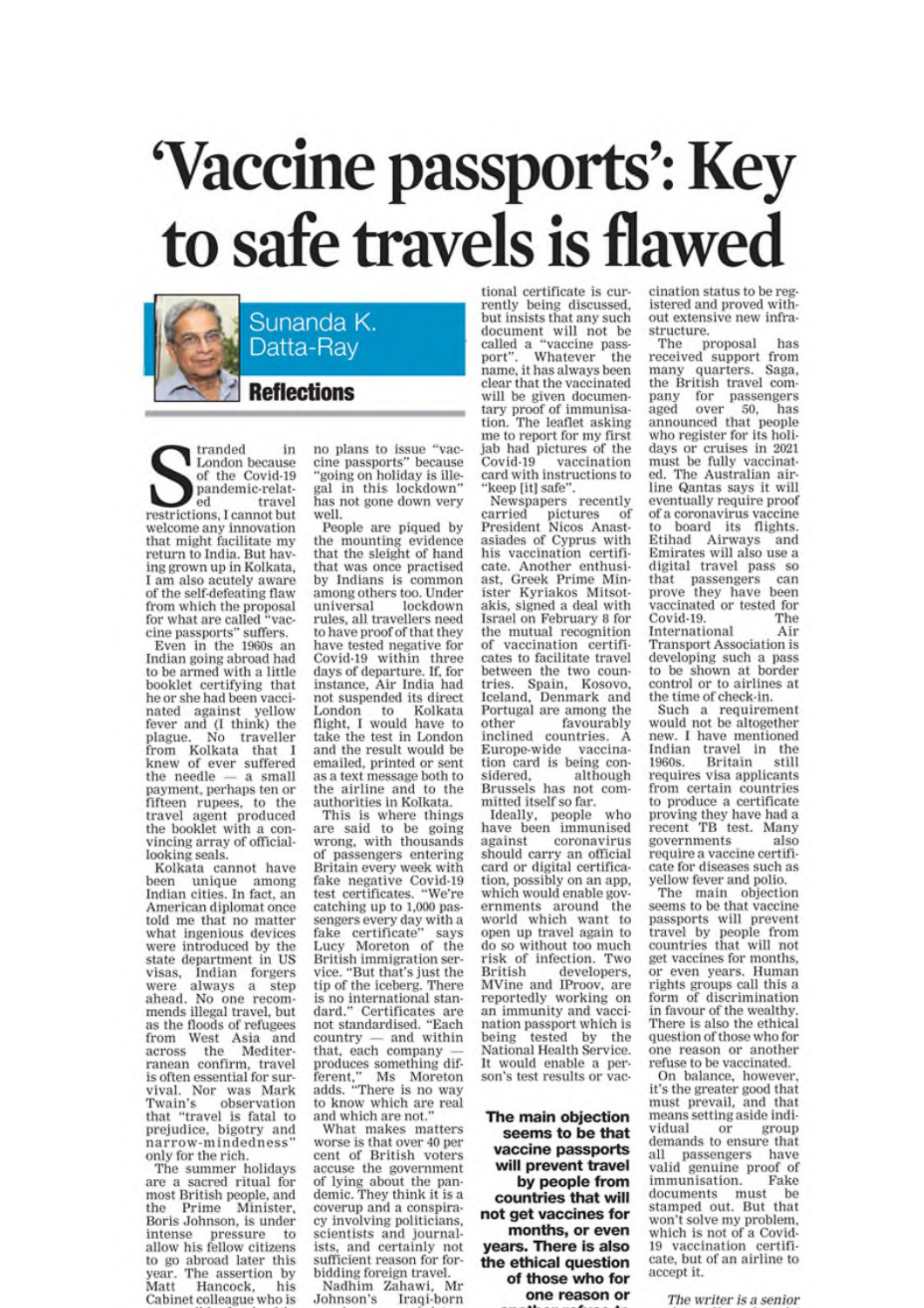### **Pandemic lesson**

### **Pandemic lesson on importance of service must not be forgotten (The Indian Express: 202102018)**

To care and serve somebody without any prejudice or immediate interest became the calling card of compassion. The values of interpersonal relationships, community bonding and intrapersonal relationships emerged larger than life.

https://indianexpress.com/article/opinion/columns/coronavirus-covid-19-pandemic-indiavaccine-7193111/

Who am I and why am I here? The straightforward questions, Pablo Neruda said, are the toughest. Tougher, as we mark one year of the pandemic. The pain and suffering around the world and in our country has brought us closer to a specific human value — the spirit of service. In a world where profit and loss decide human interaction, it was the essence of service, the doctor and the nurse, the delivery person, the storekeeper, all risking their lives to help ease ours, that touched every one across the world, even in the most powerful of nations. Service and only service stirred our souls.

The French designer Coco Chanel said, "the best things in life are free. The second-best things are very expensive." Apart from water, sunlight and air, during the pandemic, we came closer to the human value of selfless service. It prepared us to relate, to forge a solidarity with others. The pandemic has, therefore, defined the texture of a human relationship in terms of service and connection. But the nature of that connection has a history.

The great writer, Mulk Raj Anand, once came to meet Mahatma Gandhi at Sabarmati Ashram. His purpose was to get insights from the Mahatma on the condition of untouchables which could inform the book he was working on. Scheduled to return to London, he became impatient when even after a few days at the ashram, he was not able to collect the kernels of wisdom he had come for. Finally, Bapu advised him to stay a few days more and get involved in cleaning the ashram. Anand got busy in dusting activities and, subsequently, saw the light. "I can tell younger novelists that Gandhi cured me … by asking me not to put my own Bloomsbury intellectualism into the mind of a sweeper," he wrote.

This sense of service as key to the human relationship got sharply defined during the pandemic. To care and serve somebody without any prejudice or immediate interest became the calling card of compassion. The values of interpersonal relationships, community bonding and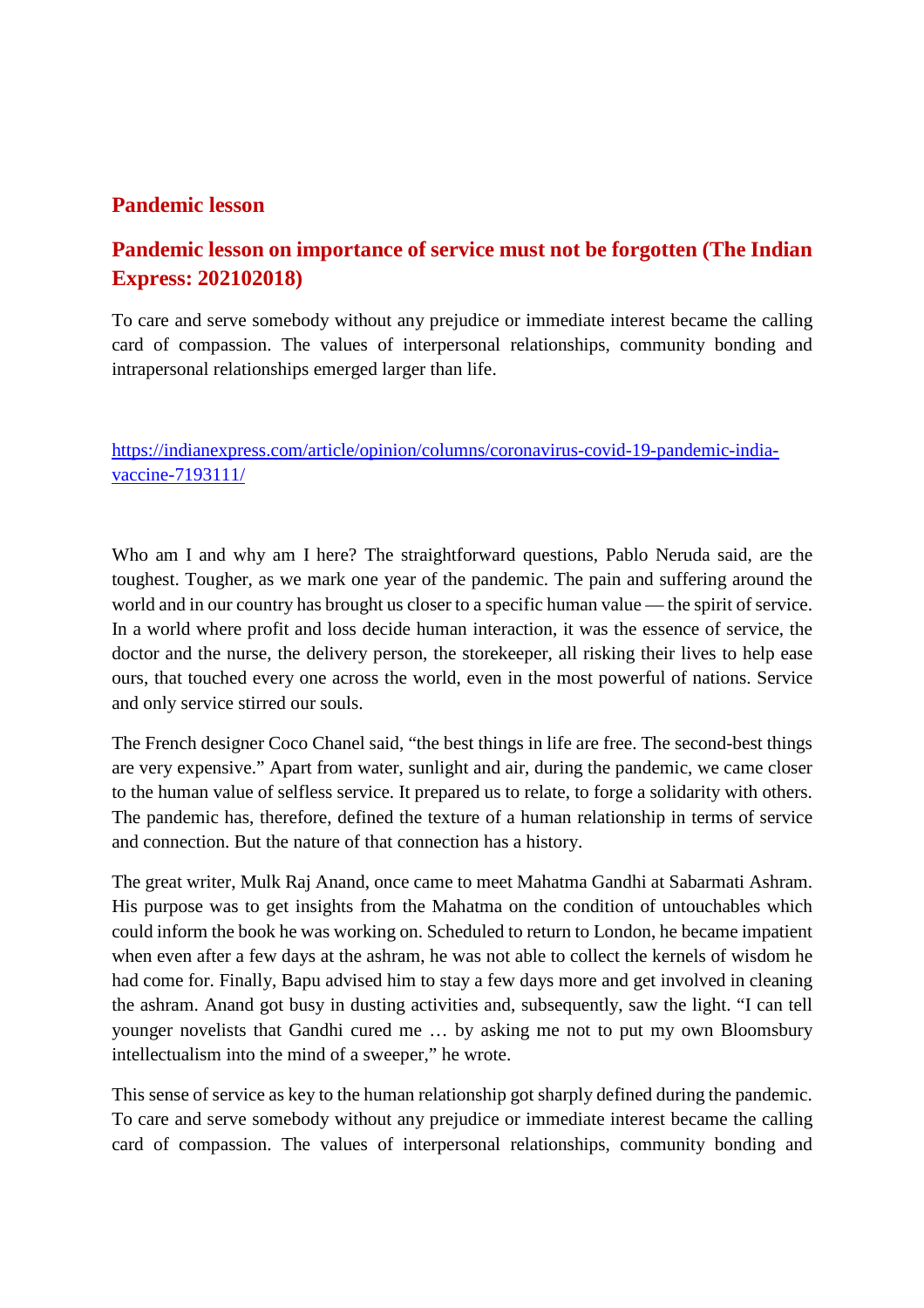intrapersonal relationships emerged larger than life. Swami Vivekananda affirmed that "if one wants to find God, serve man. To reach Narayana, one must serve the Daridra Narayan."

Here, Daridra Narayan would mean those fighting the COVID-19 virus in critical care or those who succumbed to it, those who had to care for their loved ones. The day and night became a battle for the survival of humanity itself. Professionals, from frontline workers to vaccine researchers, emerged to serve in the middle of a crisis. They proved that one can live individually but survival needs the collective spirit. This wasn't the case before the pandemic. Between customer — the customer is god or king — service and selfless service, we liked to read balance sheets and work out the margin of profit. Selfless service wasn't a natural choice. Many of us have worked with countless people all our lives, but most of us will find it a challenge to pick four to five persons whom we have served selflessly.

The psychologist Carol Gilligan's experiments underline how care constructs relationships. We have been participants and observers in this experiment for the last one year. The corona warriors, masked and kitted, erased their identities of class, caste or any religious divide. Their fragility and courage assuaged our own fears and made us more empathetic. When our neighbours are in distress, when we ourselves are on the edge of the precipice, it's care that binds us all.

But what after vaccination? What after the COVID-19 curve has flattened, when the lockdown is over? Will we still remember what our fears and our anxieties were? Will we look at the corona warrior with the same awe and respect? Will we wonder who we are and why we are here? Way back in 1885, Womesh Chandra Bonnerjee said that India is a nation in the making. The last year was a part of that making. Will the values of citizenship change once we don't need the mask? All we have is the vaccine of hope.

This article first appeared in the print edition on February 18, 2021 under the title 'A time to care'. The writer is the author of Being Good and Aaiye, Insaan Banaen. He teaches courses on and offers training in ethics, values and behaviour

### **Psychotherapy boosts**

### **Psychotherapy boosts positive effects in panic disorder patients (New Kerala: 202102018)**

https://www.newkerala.com/news/2021/29040.htm

Psychotherapy boosts positive effects in panic disorder patients

Psychotherapy appears to be beneficial in the longer run for people suffering from panic disorder, a new study suggests.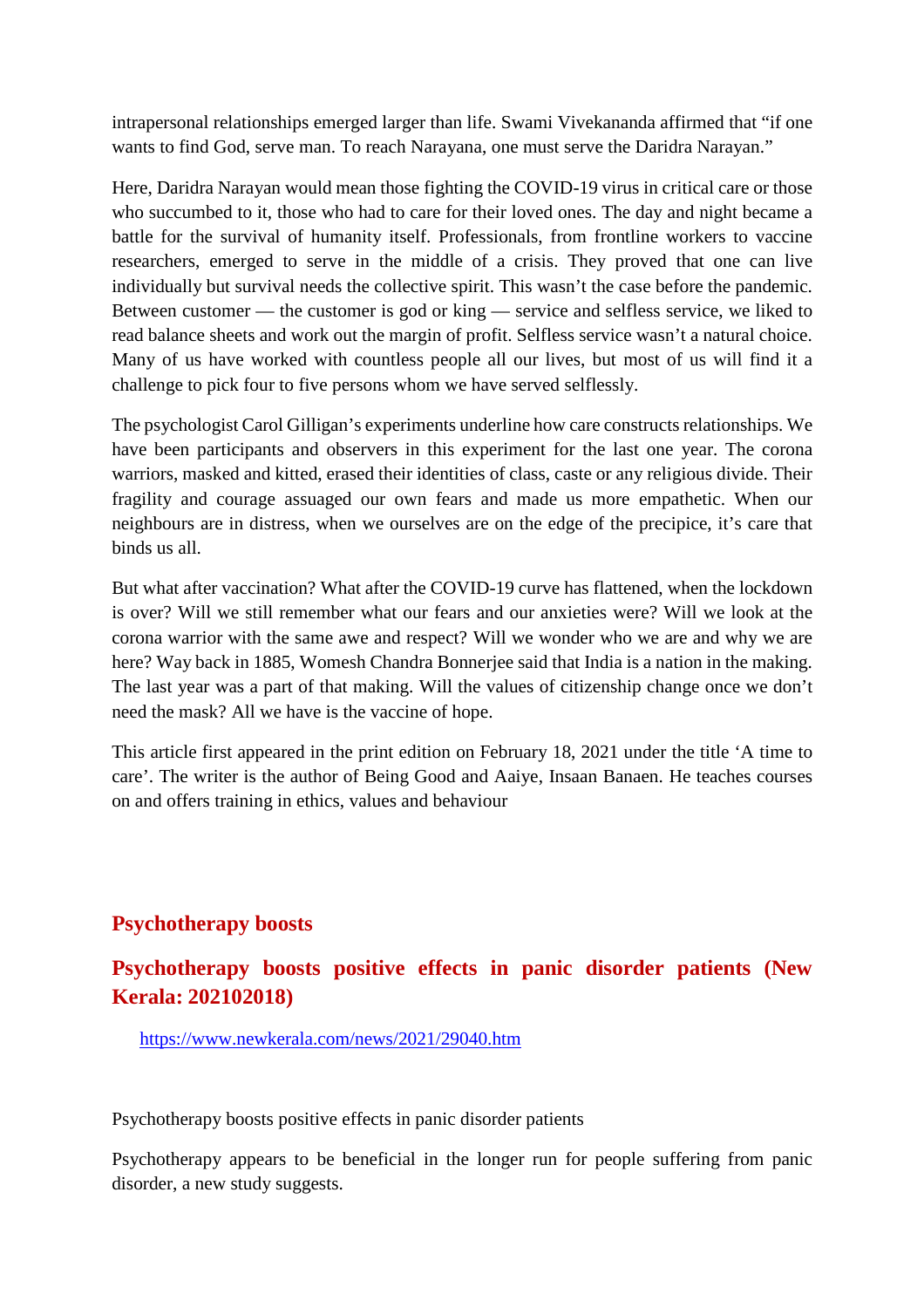The findings, published in the journal Psychotherapy and Psychosomatics, indicated that 70 per cent of the patients clearly improved and 45 per cent were remitted two years after treatment.

Psychotherapy is a general term for treating mental health problems by talking with a psychiatrist, psychologist or other mental health providers.

"Many people adapt to their panic disorder by various restrictions in their daily living," said researcher Thomas Nilsson from Lund University in Sweden.

"Treatment is crucial as the disorder often leads to a downward spiral in which the margin for everyday life activities becomes increasingly narrow," Nilsson added.

For the study, the team included 221 participants and studied not only the short and long-term effects of therapy but also how treatment outcome was affected by offering the patients to choose their treatment.

The options were two forms of therapy, specifically designed to treat panic disorder -- a psychodynamic psychotherapy (PDT) and a cognitive behavioural therapy (CBT).

One half of the patients were allowed to choose their form of therapy and the other half were randomly assigned to one or the other.

The researchers' hypothesis was that the patients offered a choice between two validated treatments would benefit from receiving their chosen form of therapy.

In previous research this has been the case, and psychologists generally take patient preferences into account in treatment decisions. Therefore, the researchers were surprised by the result - patients who had chosen PDT tended to have better outcomes than those who were randomly assigned to the same treatment. (IANS/16 hours ago) https://www.newkerala.com/healthnews.php

### **Healthy lifestyle behaviour**

### **Healthy lifestyle behaviour may improve cholesterol profiles (New Kerala: 202102018)**

https://www.newkerala.com/news/2021/28988.htm

Combining healthy lifestyle interventions reduces heart disease through beneficial effects on different lipoproteins and associated cholesterols, a new study suggests.

The study, published in the journal eLife, indicated that combining cholesterol-lowering medications and lifestyle interventions may yield the greatest benefits to heart health.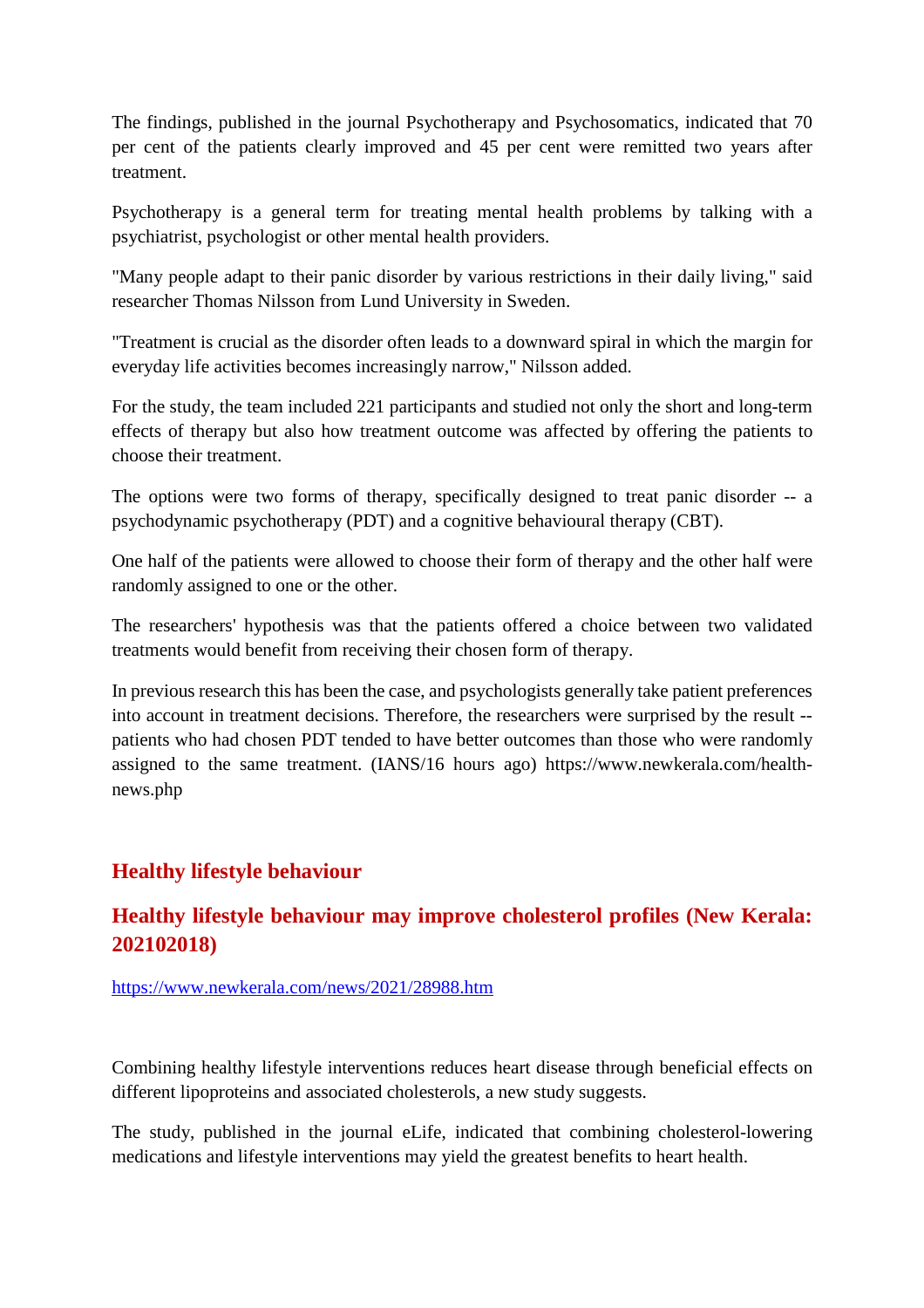"Until now, no studies have compared the lipid-lowering effects of cholesterol-lowering medications and healthy lifestyle interventions side by side," said lead author Jiahui Si, from Harvard University in the US.

Cholesterol-lowering medications such as statins help reduce heart risks by lowering levels of low-density lipoprotein (LDL) cholesterol, the so-called "bad" cholesterol.

Healthy lifestyle interventions, including exercising regularly, having a healthy diet, lowering alcohol consumption and maintaining a healthy weight, have also been shown to lower LDL as well as increase "healthy" high-density lipoprotein (HDL) cholesterol.

For the study, the team used a technique to measure 61 different lipid markers in blood samples from 4,681 participants, including cases of stroke, coronary heart disease and healthy individuals.

They studied lipid markers in the blood of participants who had multiple healthy lifestyle habits and compared them to those of participants with less healthy habits. They found 50 lipid markers associated with a healthy lifestyle.

When the team looked at a subset of 927 individuals who had coronary heart disease in the next 10 years and 1,513 healthy individuals, they found 35 lipid markers that showed statistically significant mediation effects in the pathway from healthy lifestyles to the reduction of heart disease.

Together, the combined beneficial effects of the lipid changes associated with healthy lifestyle practices were linked to a 14 per cent reduced risk of heart disease, the team said.

Specifically, very-low-density lipoprotein (VLDL) and HDL levels in the blood were linked to the heart-protecting benefits of healthy lifestyles, they added.

Overall, they found that taking cholesterol-lowering medications and engaging in multiple healthy lifestyles would likely help individuals to achieve the greatest heart-protecting benefits because of the complementary effects of the drugs and healthy behaviours. (IANS/17 hours ago) https://www.newkerala.com/health-news.php

Read more at: https://www.newkerala.com/news/2021/28988.htm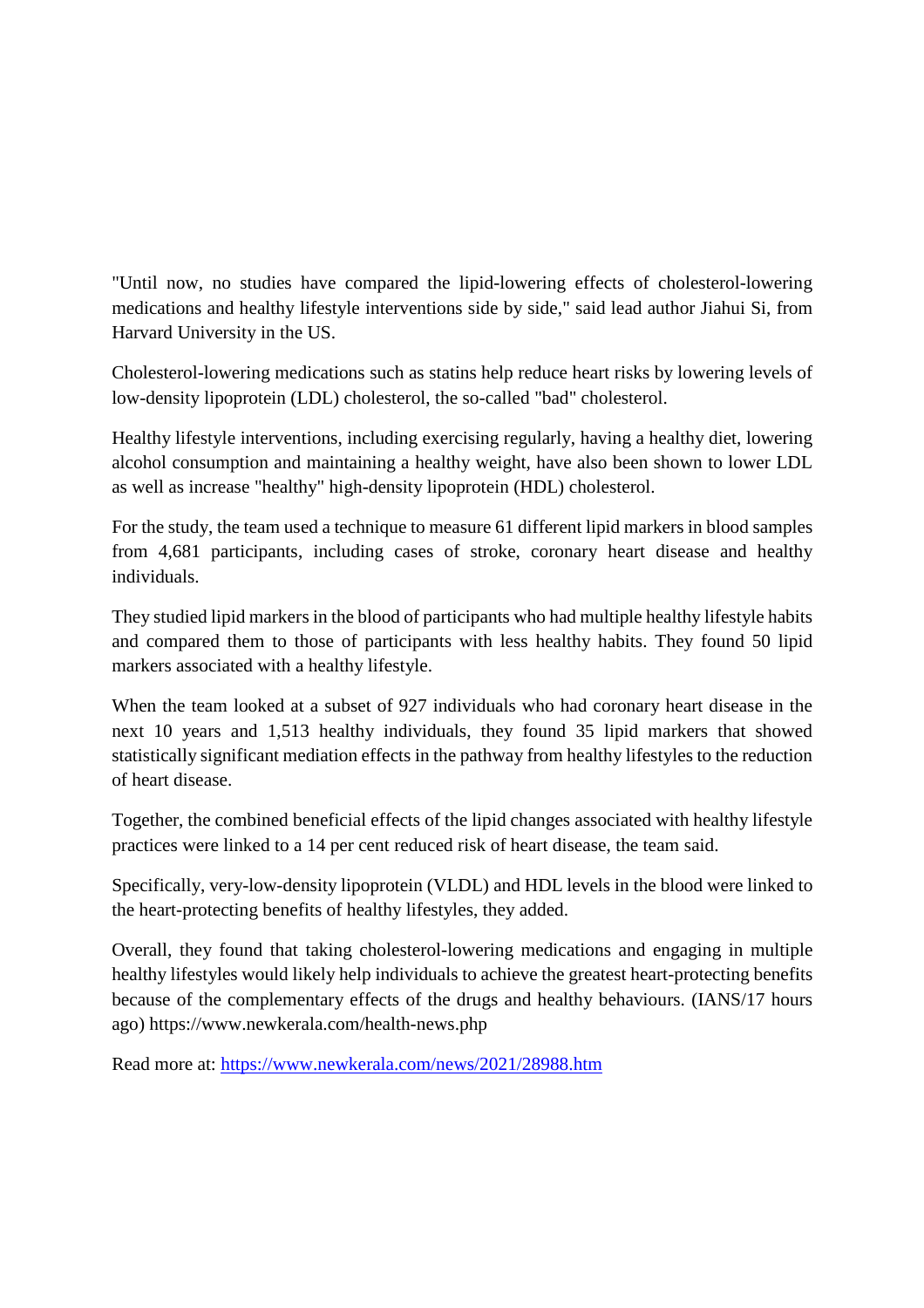### **Vaccination (Hindustan: 202102018)**

https://epaper.livehindustan.com/imageview\_646200\_84252920\_4\_1\_18-02- 2021 5 i 1 sf.html